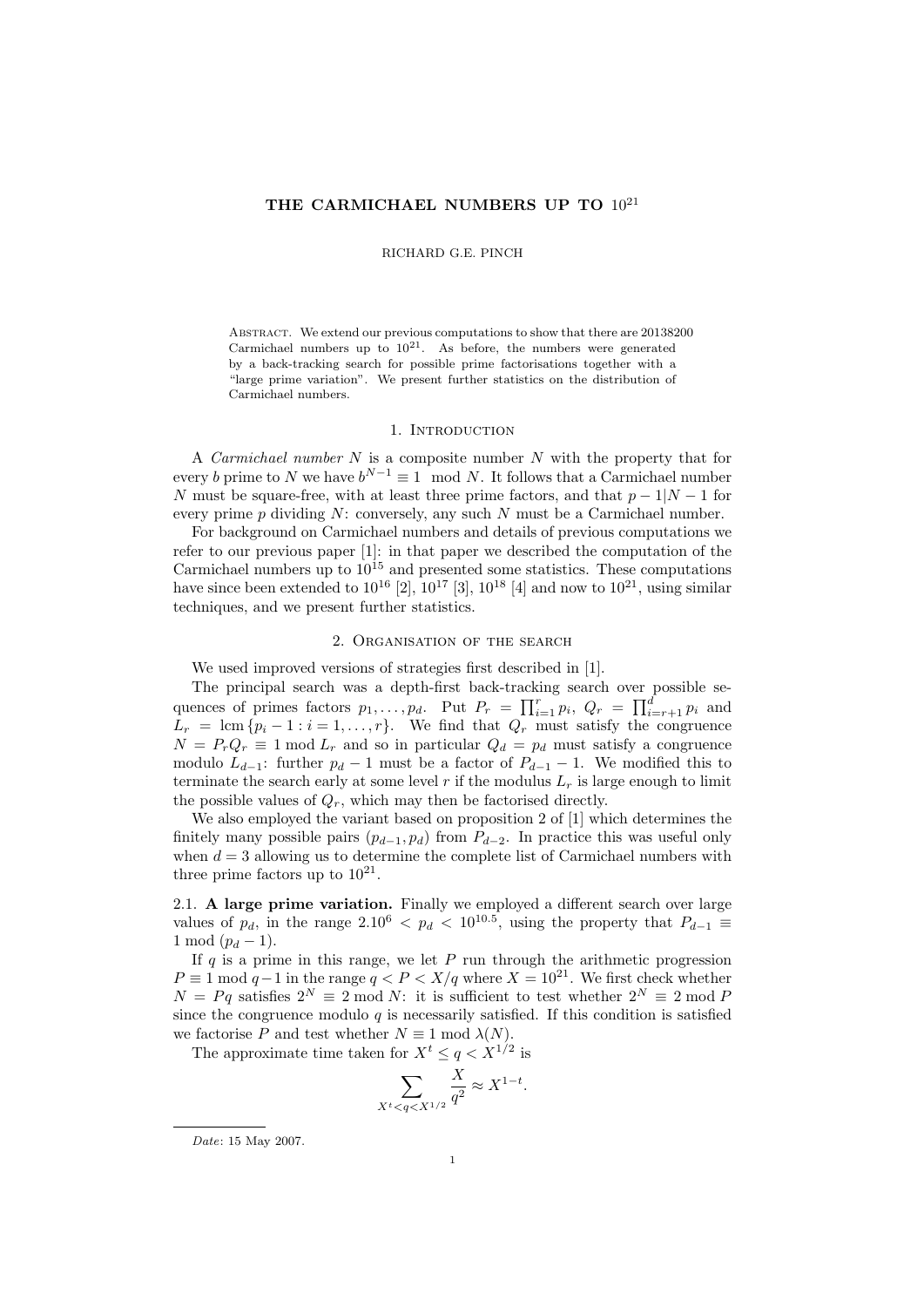3. STATISTICS

| $C(10^n$ |
|----------|
| 1        |
| 7        |
| 16       |
| 43       |
| 105      |
| 255      |
| 646      |
| 1547     |
| 3605     |
| 8241     |
| 19279    |
| 44706    |
| 105212   |
| 246683   |
| 585355   |
| 1401644  |
| 3381806  |
| 8220777  |
| 20138200 |
|          |

TABLE 1. Distribution of Carmichael numbers up to  $10^{21}$ .

| $\boldsymbol{X}$ | 3            | 4              | 5      | 6              | $\overline{7}$ | 8                | 9        | 10             | 11       | 12             | total    |
|------------------|--------------|----------------|--------|----------------|----------------|------------------|----------|----------------|----------|----------------|----------|
| 3                | $\mathbf{1}$ | $\overline{0}$ | 0      | $\overline{0}$ | $\Omega$       | $\theta$         | $\Omega$ | $\theta$       | $\Omega$ | $\Omega$       |          |
| 4                | 7            | $\Omega$       | 0      | $\overline{0}$ | $\Omega$       | $\theta$         | 0        | $\theta$       | $\Omega$ | $\Omega$       |          |
| 5                | 12           | 4              | 0      | $\overline{0}$ | $\Omega$       | $\theta$         | 0        | $\theta$       | $\Omega$ | $\Omega$       | 16       |
| 6                | 23           | 19             |        | $\overline{0}$ | $\Omega$       | $\theta$         | 0        | $\theta$       | $\theta$ | $\theta$       | 43       |
| 7                | 47           | 55             | 3      | $\overline{0}$ | $\Omega$       | $\theta$         | 0        | $\theta$       | $\theta$ | $\Omega$       | 105      |
| 8                | 84           | 144            | 27     | $\overline{0}$ | $\Omega$       | $\boldsymbol{0}$ | 0        | $\overline{0}$ | $\Omega$ | $\Omega$       | 255      |
| 9                | 172          | 314            | 146    | 14             | $\Omega$       | $\boldsymbol{0}$ | 0        | $\theta$       | $\Omega$ | $\Omega$       | 646      |
| 10               | 335          | 619            | 492    | 99             | $\overline{2}$ | $\theta$         | 0        | $\theta$       | $\theta$ | $\Omega$       | 1547     |
| 11               | 590          | 1179           | 1336   | 459            | 41             | $\overline{0}$   | 0        | $\overline{0}$ | $\Omega$ | $\Omega$       | 3605     |
| 12               | 1000         | 2102           | 3156   | 1714           | 262            | 7                | 0        | $\theta$       | $\theta$ | $\theta$       | 8241     |
| 13               | 1858         | 3639           | 7082   | 5270           | 1340           | 89               |          | $\theta$       | $\theta$ | $\Omega$       | 19279    |
| 14               | 3284         | 6042           | 14938  | 14401          | 5359           | 655              | 27       | $\theta$       | $\theta$ | $\Omega$       | 44706    |
| 15               | 6083         | 9938           | 29282  | 36907          | 19210          | 3622             | 170      | $\Omega$       | $\Omega$ | $\overline{0}$ | 105212   |
| 16               | 10816        | 16202          | 55012  | 86696          | 60150          | 16348            | 1436     | 23             | $\theta$ | $\Omega$       | 246683   |
| 17               | 19539        | 25758          | 100707 | 194306         | 172234         | 63635            | 8835     | 340            |          | $\overline{0}$ | 585355   |
| 18               | 35586        | 40685          | 178063 | 414660         | 460553         | 223997           | 44993    | 3058           | 49       | $\overline{0}$ | 1401644  |
| 19               | 65309        | 63343          | 306310 | 849564         | 1159167        | 720406           | 196391   | 20738          | 576      | $\overline{2}$ | 3381806  |
| 20               | 120625       | 98253          | 514381 | 1681744        | 2774702        | 2148017          | 762963   | 114232         | 5804     | 56             | 8220777  |
| 21               | 224763       | 151566         | 846627 | 3230120        | 6363475        | 6015901          | 2714473  | 547528         | 42764    | 983            | 20138200 |

TABLE 2. Values of  $C(X)$  and  $C(d, X)$  for  $d \leq 10$  and X in powers of 10 up to  $10^{21}$ .

We have shown that there are Carmichael numbers up to  $10^{21}$ , all with at most 12 prime factors. We let  $C(X)$  denote the number of Carmichael numbers less than  $X$  and  $C(d, X)$  denote the number with exactly d prime factors. Table 1 gives the values of  $C(X)$  and Table 2 the values of  $C(d, X)$  for X in powers of 10 up to  $10^{21}$ .